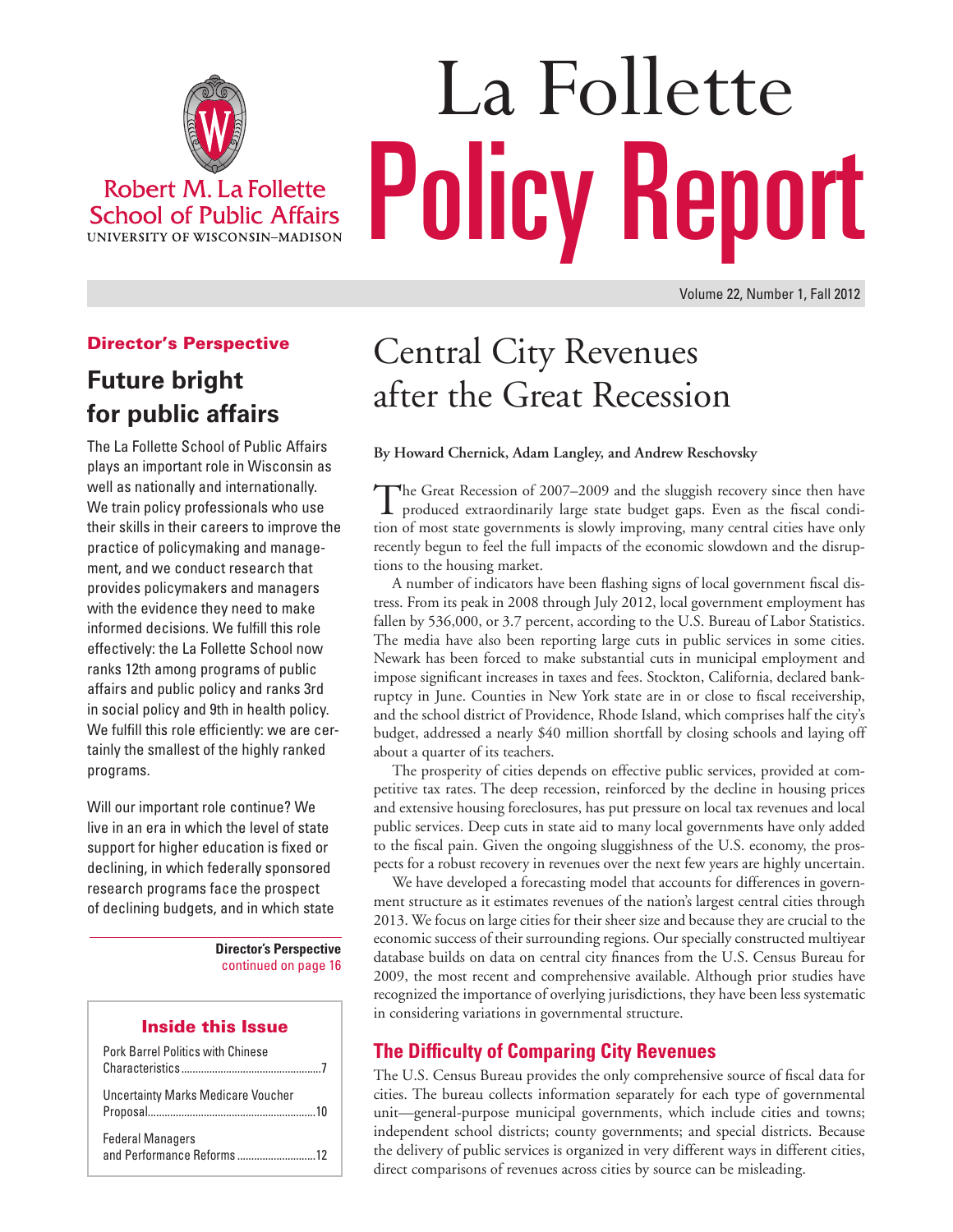While some municipal governments finance a full array of public services for residents, others share these responsibilities with a variety of overlaying governments. For example, Boston, Baltimore, and Nashville have neither independent school districts nor county governments serving local residents. Each of these municipal governments provides core municipal services, *plus* education, public health, and other social services. By contrast, municipal governments in El Paso, Las Vegas, Miami, and Wichita collect about one-quarter of the revenues that finance the delivery of public services within their boundaries. The

remaining three-quarters is collected by one or more independent governments that serve city residents and, in some cases, people who live beyond city boundaries. These relationships illustrate the difficulty making revenue comparisons.

For example, census data indicate that in 2009, Tucson, which relies heavily on a local sales tax,

collected 14 percent of its total tax revenue from the property tax, while Buffalo collected 88 percent of its tax revenue from the property tax. However, when we take account of the revenues paid by city residents to their overlying school districts and county governments, the situation is reversed. Property taxes accounted for 68 percent of the total local tax revenue paid by Tucson residents, but only 50 percent of tax revenue paid by the residents of Buffalo, where the county government relies heavily on sales tax revenue.

Our approach to dealing with the variation in the organizational structure of local governments across the country is to account for all local government revenues received by governmental entities that provide services to city residents and businesses. The basic idea is to include all revenues collected by a central city municipal government and by that portion of independent school districts and county governments that overlay municipal boundaries. We refer to the result of this calculation

This article is adapted from one published in the Lincoln Institute of Land Policy's July 2012 issue of *Land Lines*. That piece was a condensed and updated version of an article published in *Publius* earlier in 2012. **Howard Chernick** is professor of economics at Hunter College and the Graduate Center of the City University of New York. He specializes in the public finances of state and local governments in the United States and internationally. **Adam H. Langley** is a research analyst in the Department of Valuation and Taxation at the Lincoln Institute of Land Policy, where he has co-authored papers on property tax incentives and relief programs, nonprofit payments in lieu of taxes, and state-local government fiscal relationships. **Andrew Reschovsky** is a professor of public affairs and applied economics in the Robert M. La Follette School of Public Affairs and a visiting fellow at the Lincoln Institute of Land Policy. He conducts research on property taxation and other aspects of state and local public finance.

as the revenue of a "fiscally standardized city" government.

To create fiscally standardized cities we take the following steps. For cities with independent school districts that are coterminous to city boundaries, we combined the school district and municipal values of all revenue variables. For school districts that cover a geographical area larger than the city and for cities served by multiple school districts, we use data on the spatial distribution of enrollments to allocate a pro-rata share of total school revenues to the fiscally standardized city. For each school district serving a portion of the central city, we draw

**The basic idea is to include all revenues collected by a central city municipal government and by that portion of independent school districts and county governments that overlay municipal boundaries.** 

on geographic information system analysis of census-block level data from the 1980–2000 decennial censuses to determine the number of students in each school district who live in the central city.

For counties, we allocate the portion of revenues associated with city residents on the basis of the city's share of county population. Because geographic boundaries are

not readily available and fiscal data are intermittent, our calculations do not account for special districts. For the country as a whole, special districts are relatively unimportant, and failing to include them should do little to distort fiscal comparisons among central cities.

We calculate fiscally standardized city revenues for the largest central cities for 1988 through 2009. The sources for the data are the quinquennial Census of Governments and, for non-census years, the Annual Survey of State and Local Government Finances. The sample includes all cities with 2007 populations more than 200,000, except those with 1980 populations less than 100,000, and all cities with 1980 populations more than 150,000 even if their 2007 population was less than 200,000. In 2009, the population of the 109 central cities in our sample was 58.9 million, equaling 60.3 percent of the population of all principal cities within U.S. metropolitan statistical areas.

## **Fiscally Standardized City Revenues**

Figure 1 displays the average share of total general revenues that came from each source in the 109 fiscally standardized cities in 2009. The most important sources are state aid (34 percent) and property taxes (27 percent). User fees and charges contributed 16 percent, while taxes other than the property tax contributed 13 percent.

Sources of revenue vary enormously among fiscally standardized cities. For example, 60 percent or more of general revenue came from state and federal aid in Springfield (Massachusetts), Fresno, and Rochester, while aid contributed less than 20 percent of revenues in Atlanta, Dallas, and Seattle. The reliance on the property tax also varies across cities, with more than 90 percent of tax revenue coming from the property tax in Providence, Boston, and Milwaukee, but less than 30 percent in Philadelphia, Birmingham, and Mobile.

Because the importance of counties and independent school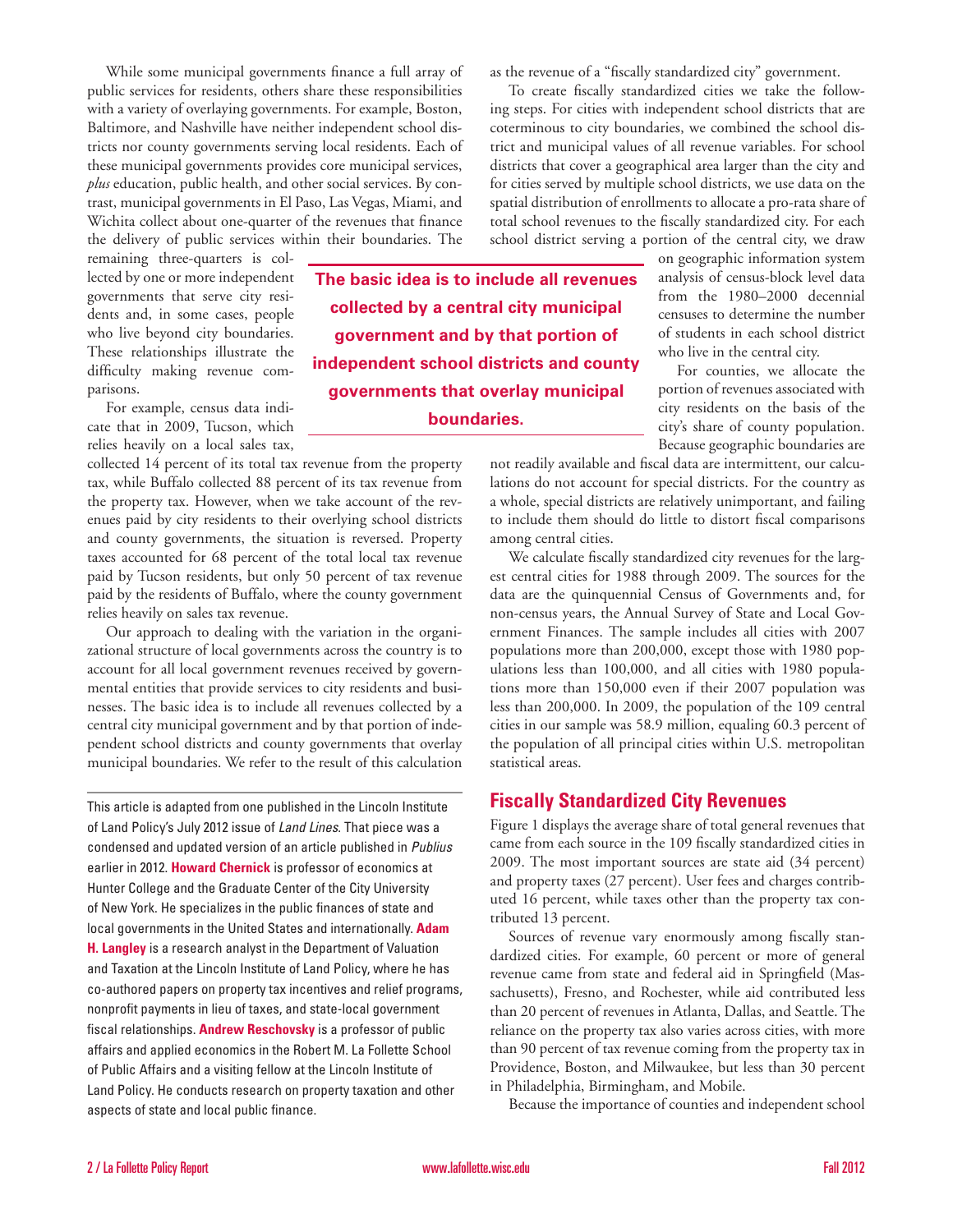districts varies enormously, revenue comparisons that rely only on data from municipal governments are highly misleading. For example, in 2009 per-capita general revenue of the city government of Pittsburgh was \$1,958, while the per-capita revenue of Baltimore was \$5,306. However, per-capita revenues in the two fiscally standardized cities were nearly identical. This pattern is typical.

Comparing per-capita revenues across central city municipal governments overstates the differences across cities because it forces us to compare city governments that have very different sets of public service responsibilities. Utilizing the concept of fiscally standardized cities provides the basis for more accurate intercity comparisons and allows us to generate comprehensive revenue forecasts for the cities in our sample.

# **Forecasting Revenues for Fiscally Standardized Cities**

To forecast general revenues for 109 fiscally standardized cities for the four years between 2009 and 2013, we sum projections for four revenue streams: property taxes; other locally raised revenue from sales and income taxes, user fees and charges, and miscellaneous sources; state aid; and federal aid. We use econometric models fitted with actual and projected metropolitan area-level data to forecast the two sources of own-raised revenue. We then make projections about intergovernmental revenues based on information from surveys and published revenue estimates.

# Property Tax Revenues

Predicting the exact relationship between changes in tax revenues and changes in the size of the tax base is particularly difficult in the case of the property tax. Property tax rates are adjusted much more frequently than sales or income tax rates to



Sources: Authors' tabulation of data from the U.S. Census Bureau's 2009 Annual Survey and State of Local Government Finances

reflect changes in assessed values and revenue needs. Predicting the revenue impact is further complicated by the existence in some states of legislatively or constitutionally imposed limits on tax rates, changes in tax levies, or changes in assessed values. Major changes in the fiscal relationships between state and local governments, such as school funding reforms, are often motivated by the goal of reducing reliance on the property tax.

Although property taxes are generally levied on all real property, comprehensive data on property values over time and across states do not exist. Thus, researchers have had to focus on changes in housing prices. Data on the Lincoln Institute of Land Policy's website Significant Features of the Property Tax indicate that, in the large majority of states where data are available, residential property accounts for well over half of total property value.

Figure 2 demonstrates the relationship since 1988 between housing prices in the United States and per-capita local government property tax revenues. Inflation-adjusted housing prices rose steadily from 1998 until 2006, but by 2011 they had fallen by 25 percent. Per-capita property tax revenues followed a similar pattern, with sharp growth beginning in 2001 and continuing until 2009, three years after housing prices peaked.

The lag between changes in housing prices and changes in property tax revenues is because changes in assessed values, on which property taxes are levied, typically lag behind changes in market values. The lag may be as little as a year, in cities with annual reassessments, or longer in cities that reassess less frequently or have explicit policies to phase in changes in market value.

The housing price indices for our 109 fiscally standardized cities indicate very different patterns of boom and bust in different parts of the country. Willingness of city residents to support increases in property taxes may reflect both changes in the value of their homes and changes in their income. Furthermore, as property tax rates are often adjusted in response to changes in other revenue sources, changes in state aid are likely to affect changes in property tax rates and revenues. To capture these various factors, we estimated a statistical relationship between annual changes in per-capita property tax revenues and lagged changes in housing prices, metropolitan area personal incomes, and per-capita state aid. Data on property tax revenues are for 1988 through 2009. Our statistical model also accounts for city-specific factors that remain constant over time.

The results of our analysis indicate a statistically significant relationship between changes in property tax revenues and changes in housing prices, lagged three years. Our results also indicate that changes in personal income lead to changes in property taxes revenues two years later. This relationship suggests that the impact of the decline in housing prices from 2006 to 2012 and reductions in personal income during the recession will push down property tax revenues through at least 2015. Changes in state aid were found to be statistically insignificant.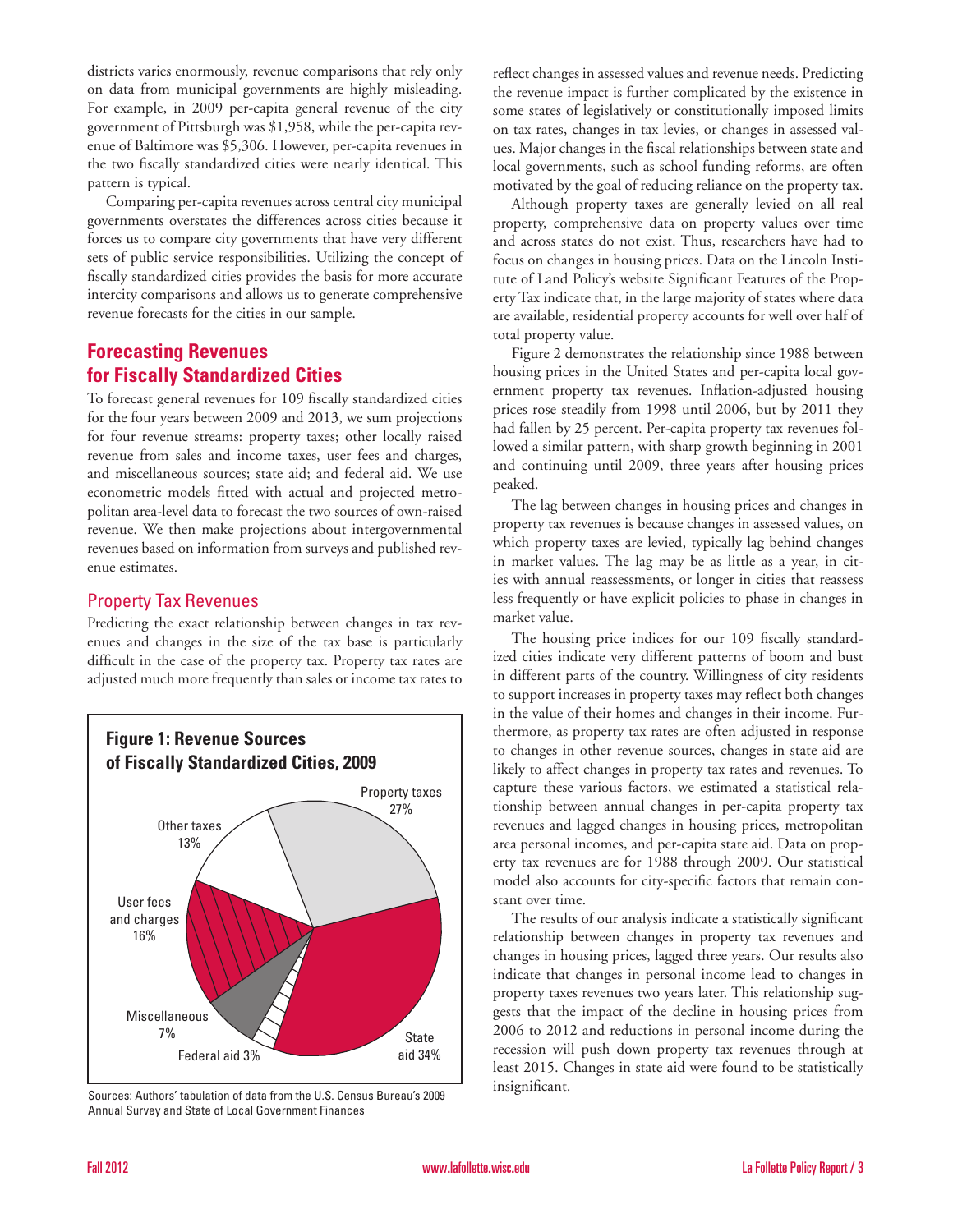We estimate that, on average, a 10 percent change in housing prices in our fiscally standardized cities results in a 2.5 percent change in tax revenues. This finding implies that the average city will offset about three-quarters of the revenue effect of falling market values by raising effective tax rates.

To forecast changes in per-capita property tax revenues, our coefficient estimates are combined with actual and projected values of metropolitan housing prices, personal income, and state aid, which are then added to actual 2009 property tax revenues to calculate annual per-capita revenue for each year between 2010 and 2013. Adjusting for inflation, we find that per-capita property tax revenue in the average fiscally standardized city will decline by \$40 or 3.1 percent from 2009 through 2013. Predicted changes range from increases of about 14 percent in the Texas cities of Lubbock and San Antonio to declines of 20 percent in some cities in California, Arizona, and Michigan, where the bursting of the housing bubble was most severe.

#### Other Locally Raised Revenues

As demonstrated in Figure 1, revenue raised from local sources other than the property tax in the average fiscally standardized city accounts for a little over one-third of total revenues. These revenues come from local government sales taxes, income taxes, user charges, fees, licenses, and other miscellaneous sources. The importance of these revenue sources varies tremendously across cities, from 6 percent of general revenues in Springfield (Massachusetts) to 60 percent in Colorado Springs.

As we did in forecasting property tax revenues, we started by estimating the statistical relationship between annual changes in revenues and changes in metropolitan area personal income, lagged one year. We estimate separate equations for tax revenue from taxes other than the property tax and for local-source revenue from non-tax sources. Using the coefficients from our estimated equations and actual and forecast data on metropolitan area per-capita personal income, we forecast a \$20 per-capita (2.1 percent) increase in tax revenue from sources other than the property tax and a \$29 (1.2 percent) increase in non-tax locally raised revenues from 2009 to 2013.

#### State Aid to Cities

Over the past few years, most state governments have faced large budget shortfalls. Budget adjustments have occurred mainly on the spending side, and many states have reduced aid to local governments. To forecast these reductions through 2013, we draw on a survey of changes in state education aid between 2008 and 2012 by the Center on Budget and Policy Priorities. We assume that the reported percentage change in each state's education aid applies to the school districts in every fiscally standardized city in that state and that the same percentage change in aid applies to non-education aid.

Given the uncertainty over future legislative actions, we



Note: Property taxes and housing price index values are U.S. averages for each calendar year. Sources: Federal Housing Finance Agency, U.S. All Transactions Index; U.S. Census Bureau, Quarterly Summary of State & Local Taxes; Consumer Price Index, All Urban Consumers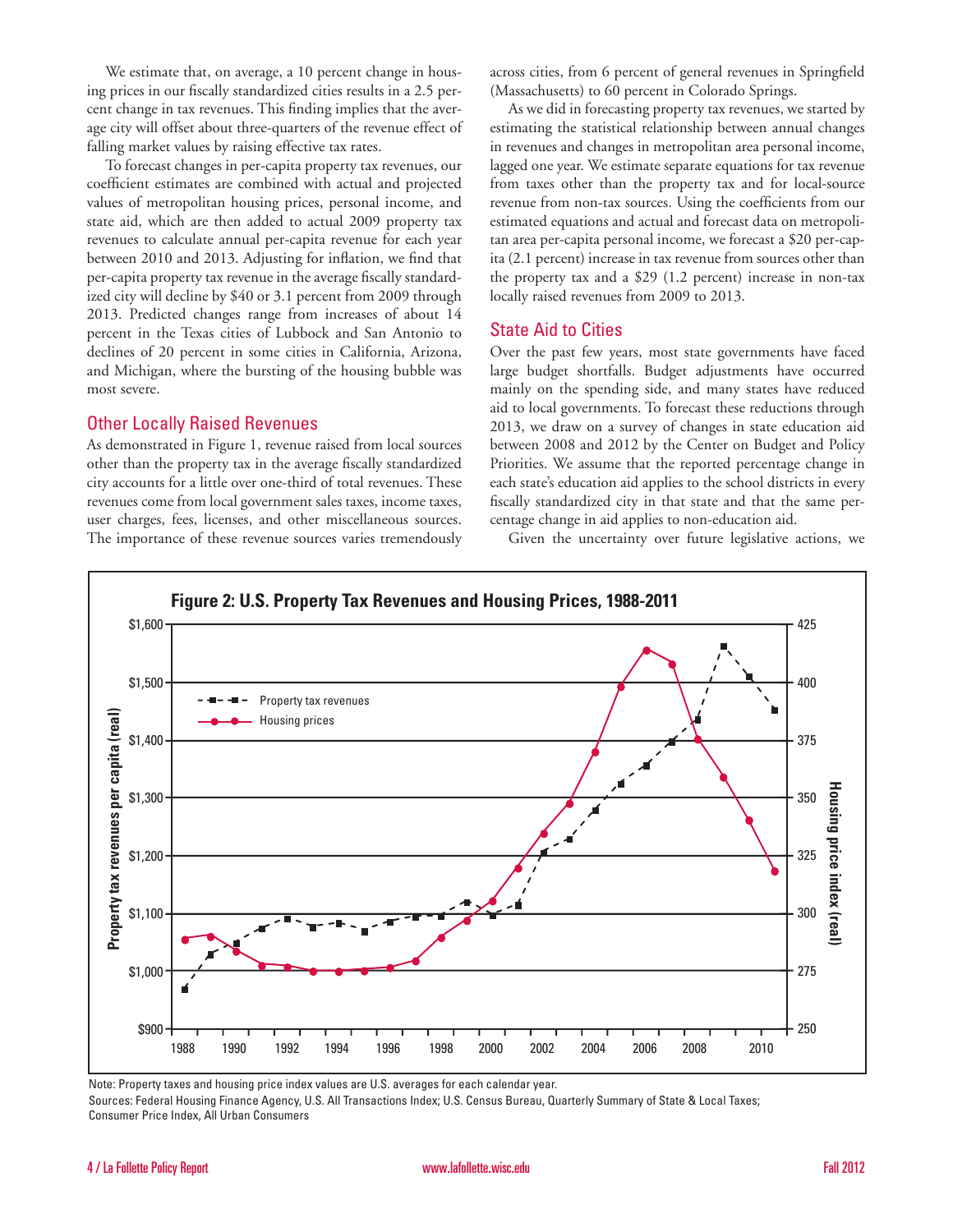make three predictions. The base case assumes that state aid stays constant in real terms from 2012 to 2013. Our best-case assumption is that state aid increases in each city by 3 percent in that period, while our worst case is that state aid changes by the same amount in real terms as in 2011–2012, i.e., an average reduction of about 6 percent. Under our base case, per-capita state aid is forecast to decline by \$153 (9.5 percent) between 2009 and 2013.

### Federal Aid to Cities

Cites receive federal grants through myriad programs. In the past few years, fiscal pressure at the federal level has led to a number of proposals to sharply reduce such spending. President Obama's fiscal year 2013 budget calls for large cuts in a wide range of programs that provide revenue to cities. Based on alternative assumptions about congressional actions, we take as a base-case assumption a 15 percent reduction in federal aid between 2009 and 2013, a worst case of a 37.7 percent reduction in federal grants between 2009 and 2013 (the current budget proposal), and a best case of a 9.5 percent cut.

## Total General Revenues

General revenues are defined as the sum of the four sources of revenues—property taxes, other locally raised revenue, state aid, and federal aid. Adding up the forecasts, we predict that, on average, inflation-adjusted per-capita general revenues will decline by 3.5 percent (\$169) from 2009 to 2013. Though the variation in revenue forecasts across the nation is substantial, nearly three-quarters of central cities face some level of reductions. The largest projected revenue declines are in California and Arizona, where 11 cities have declines of greater than 10 percent. There is no particular regional pattern to the cities where we forecast growth in revenues. For example, per-capita revenue growth in excess of 3 percent is predicted for such diverse cities as Atlanta, Cincinnati, and Lubbock.

Figure 3 groups fiscally standardized cities by their census division. Above-average revenue declines are forecast in the Pacific, Mountain, and South Atlantic divisions. Revenues are declining in the central cities in these regions because they are facing a combination of reduced property tax revenues and sharp reductions in state aid. By contrast, in the East and West South Central divisions, real general revenues remain largely unchanged because property taxes increases offset declines in state aid. The opposite is true in New England, where state aid increases balance out property tax reductions.

Forecasting levels of state and federal aid to central cities is extraordinarily difficult. Our approach is to choose a range of estimates for 2012–2013 changes in intergovernmental aid. From the cities' perspective, our worst case calls for steep cuts in state and federal aid, while our best case calls for smaller cuts in federal aid and modest increases in state aid. When combined with cities' own sources of revenue, under the worst-case



Note: Revenue changes for the East North Central census division excludes three Indiana cities (Indianapolis, Gary, and Fort Wayne) because changes in property taxes and state aid in Indiana reflect a major reform starting in 2008 that included more than 50 percent increases in state education aid combined with large property tax reductions.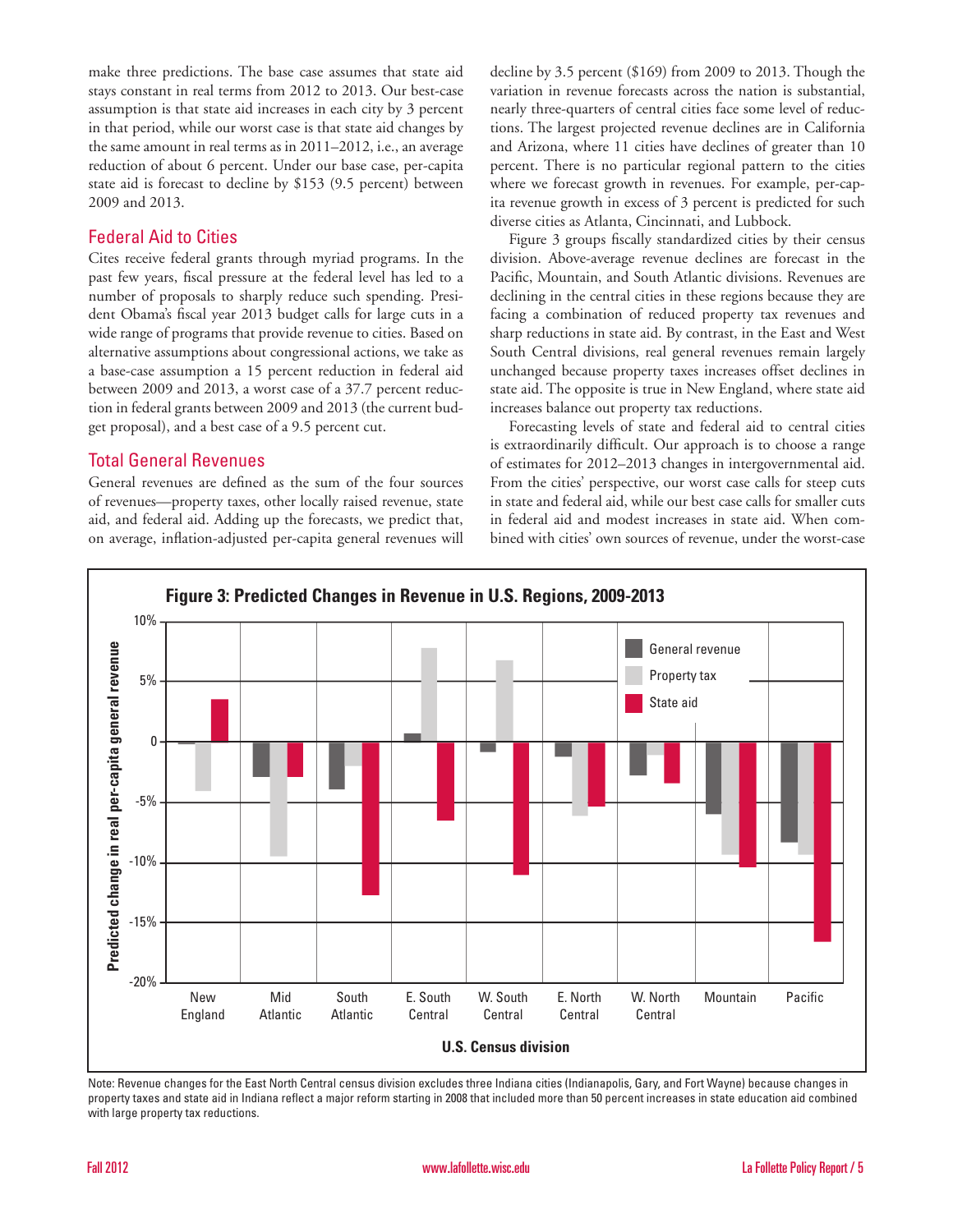scenario, real general revenues will decline by \$295 per capita (6.1 percent) between 2009 and 2013. This decline is \$126 per capita more than our base-case forecast. Even under our best case, we forecast that on average general revenues will decline by \$116 per capita or 2.4 percent during the four-year period.

# **Conclusions**

These predicted reductions in revenue place many of the nation's largest central cities in uncharted territory. Although these revenue declines may appear modest, they contrast quite sharply with the resiliency of city revenues following the previous three recessions. For example, real per-capita revenues grew by a robust 17 percent in our 109 fiscally standardized cities during the four years following the recession of 1981– 1982. Given the severity of that recession, the current revenue declines highlight the unprecedented magnitude and duration of fiscal pressure on cities that has resulted from the housing market collapse and the Great Recession in 2007–2009.

Demographic and economic trends, such as the aging of the population and the persistence of high poverty rates, contribute to the rising costs of providing government services in central cities. In many cities, legally binding pension and health-care benefits for retirees constitute a large and growing component of total compensation. Facing both rising costs and reduced revenues, many central cities have no choice but to implement substantial cuts in locally provided public services. These reductions, when combined with projected cuts in federal and state government programs that provide direct assistance to city residents, such as food stamps, Medicaid, and unemployment insurance, will cause substantial harm to central city economies.

While the governments serving central city residents must continue to search for ways to reduce costs without harming service quality and to explore potential new sources of revenue, the federal government and state governments must take an active partnership role in mitigating the adverse impact of the recession on the nation's central cities.  $\blacklozenge$ 



1225 Observatory Drive, Madison, WI 53706 (608) 262-3581 policyreport@lafollette.wisc.edu www.lafollette.wisc.edu

**Policy Report**

Robert Haveman Editor Karen Faster Publications Director

#### **Faculty**

| <b>Thomas DeLeire</b>   | Director, Professor, Public Affairs and Economics                                       |
|-------------------------|-----------------------------------------------------------------------------------------|
| Susan Webb Yackee       | Associate Director, Associate Professor,<br><b>Public Affairs and Political Science</b> |
| Maria Cancian           | Professor, Public Affairs and Social Work                                               |
| Menzie Chinn            | Professor, Public Affairs and Economics                                                 |
| Dave Cieslewicz         | Adjunct Associate Professor, Public Affairs                                             |
| Mark Copelovitch        | Assistant Professor, Public Affairs<br>and Political Science                            |
| Dennis Dresang          | Professor Emeritus, Public Affairs<br>and Political Science                             |
| Robert Haveman          | <b>Professor Emeritus, Public Affairs and Economics</b>                                 |
| Pamela Herd             | Associate Professor, Public Affairs and Sociology                                       |
| Karen Holden            | Professor Emeritus, Public Affairs<br>and Consumer Science                              |
| Leslie Ann Howard       | Adjunct Associate Professor, Public Affairs                                             |
| Isao Kamata             | Assistant Professor, Public Affairs and Economics                                       |
| <b>Melanie Manion</b>   | Professor, Public Affairs and Political Science                                         |
| Christopher McKelvey    | Lecturer, Public Affairs and Economics                                                  |
| <b>Robert Meyer</b>     | Research Professor, Public Affairs                                                      |
| Donald Moynihan         | Professor, Public Affairs                                                               |
| Gregory Nemet           | Assistant Professor, Public Affairs<br>and Environmental Studies                        |
| <b>Donald Nichols</b>   | <b>Professor Emeritus, Public Affairs and Economics</b>                                 |
| Andrew Reschovsky       | Professor, Public Affairs and Applied Economics                                         |
| Hilary Shager           | Lecturer, Public Affairs                                                                |
| <b>Timothy Smeeding</b> | Professor, Public Affairs                                                               |
| <b>Geoffrey Wallace</b> | Associate Professor, Public Affairs and Economics                                       |
| David Weimer            | Professor, Public Affairs and Political Science                                         |
| John Witte              | Professor Emeritus, Public Affairs and Political<br>Science                             |
| Barbara Wolfe           | Professor, Public Affairs, Economics,<br>and Population Health Sciences                 |

© 2012 Board of Regents of the University of Wisconsin System. The La Follette Policy Report is a semiannual publication of the Robert M. La Follette School of Public Affairs, a teaching and research department of the College of Letters and Science at the University of Wisconsin– Madison. The school takes no stand on policy issues; opinions expressed in these pages reflect the views of individual researchers and authors. The University of Wisconsin-Madison is an equal opportunity and affirmative -action educator and employer. We promote excellence through diversity in all programs.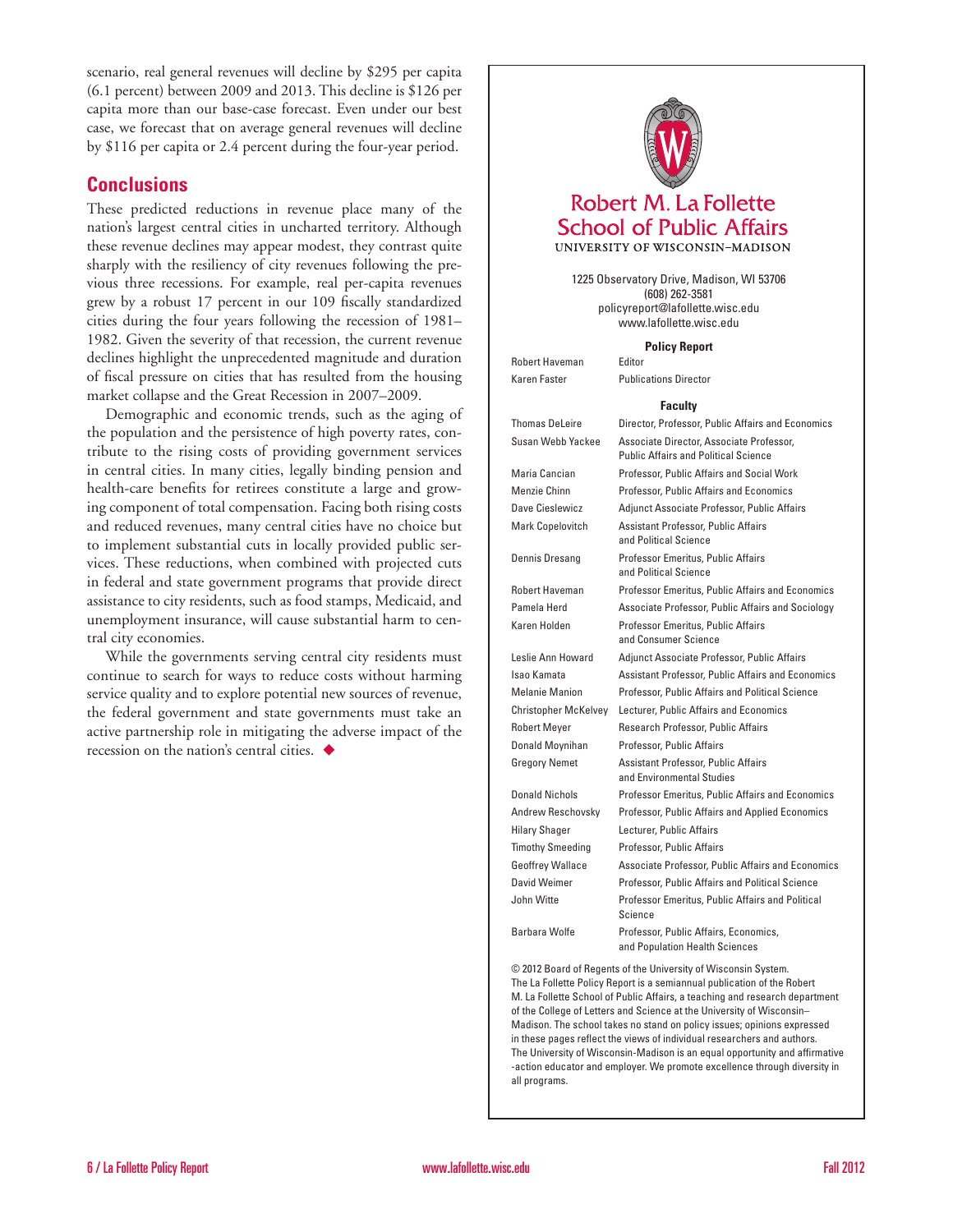# Pork Barrel Politics with Chinese Characteristics

#### **By Melanie Manion**

Geographic parochialism in the form of legislator concern<br>
with home districts is nearly always a challenge to good congressional policymaking. With representation structured by geographic district, the ubiquitous practice in modern-day democracies biases legislators toward the particular interests of their narrow constituencies. In the United States, we are familiar with such geographically targeted, highly visible distributive benefits—we call it "pork." A good example is the practice of congressional earmarks that deliver dollars and jobs to the local voting district via costly infrastructure projects. In many democracies, incumbent politicians use such appeals to reap electoral benefits.

In China, congressional representation is often highly, if not exclusively, geographically oriented and, hence, parochial. This localism is puzzling: from everything we know about democracies, institutions that strengthen parties weaken incentives for incumbents to invest in personal reputations through parochial appeals. For example, in parliamentary Canada, voters cast one vote for one party in single-member districts with plurality electoral rules—an arrangement that discourages parochial appeals by tightly harnessing electoral prospects of individual legislators to party electoral prospects. In the United States, by contrast, electoral rules and separation of powers give party leaders less leverage to restrain congressional pork barrel politics. So—why geographic parochialism in China, where a single, hierarchical communist party effectively monopolizes organized politics? Here, I describe pork barrel politics in China and explain why it works as it does.

My description draws on evidence from qualitative, semistructured interviews I conducted in China and on data from a survey of 5,130 congressmen and women I conducted with Chinese colleagues at the Research Center on Contemporary China at Peking University.

**Melanie Manion** is Vilas-Jordan Distinguished Achievement Professor of Public Affairs and Political Science at the La Follette School. She is co-editor of *Contemporary Chinese Politics: New Sources, Methods, and Field Strategies* (Cambridge University Press, 2010) and the author of *Corruption by Design* (Harvard University Press, 2004). National Science Foundation grant no. 0616527 funded the survey research for this article.

# **Some Context**

I focus here on the more than 2 million congressmen and women in township and county congresses. A typical Chinese county is an order of magnitude bigger than a Chinese township: with a population of about 467,000, compared to about 39,000. I focus on townships and counties because ordinary Chinese elect these congresses in popular elections that (since 1979) feature secret ballots, contested elections, and voter nomination of candidates. No other Chinese congresses are elected in this way: instead, county congresses elect municipal congresses, municipal congresses elect provincial congresses, and provincial congresses elect the National People's Congress. Communist party committees strictly control these "indirect elections."

All Chinese congresses are amateur congresses: congressmen and women have full-time occupations, and the congresses typically meet only once a year for a few days. At and above the county congress, standing committees of about 7 percent of congressmen and women, also indirectly elected, work full time on governance. When the full congresses meet, they typically ratify decisions of the governing elite, which includes party and government leaders. This executive-led governance is not so unusual: in parliamentary democracies, governments submit about 90 percent of legislation, and parliaments pass about 90 percent of it.

# **The Content of Chinese Pork Barrel Politics**

Judging from survey data, local congress composition is about 80 percent male and communist. In the popularly elected township and county congresses, about 55 percent of local congressmen and women are voter nominees, not party nominees, although a party-led election committee vets all nominees and decides which candidates appear on ballots. Voter nominees differ significantly from party nominees along a few dimensions. Voter nominees have lived in the voting district longer and are less highly educated. Fewer of them have been groomed for higher positions in communist party schools, more of them are community leaders, fewer of them are party or government officials or on the congress standing committee. Voter nominees more greatly prioritize district needs over the township or county; they are also more concerned about what constituents think of how they are doing their job. As campaigning for a congress seat is prohibited, it makes sense for voters to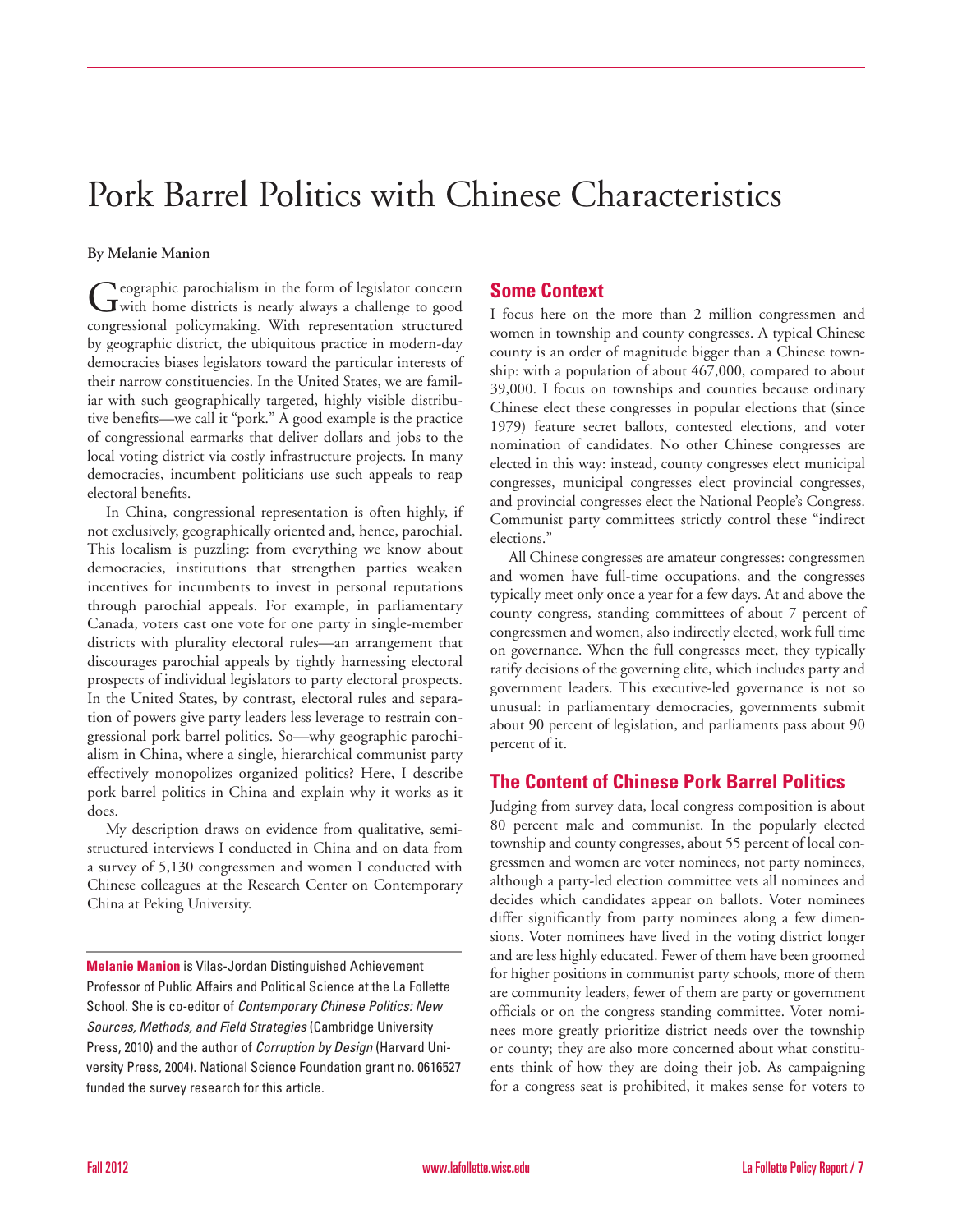nominate people who can be counted on to act in a certain way after election because of particular qualities. For ordinary Chinese, voter nominees are such familiar people and hence good bets for reliable representation of district interests.

My colleagues at Peking University's Research Center on Contemporary China and I asked congressmen and women about the frequency and content of the contacts that they make with their constituents. We avoided offering "politically correct" or other sorts of choices that might invite dissembling responses. In addition, we used reported constituent contacts as the basis for a reliability check, comparing self-reports to reports by the Chinese mass public in a sub-sample of surveyed townships. We found that township congressmen and women roughly agree with their constituents on frequency of contacts, which suggests that self-reports on actions are reasonably reliable. We found that constituents more frequently seek out familiar people, along the dimensions noted above, to air their complaints about local problems. Infrastructural problems, especially roads, are by far the most common constituent complaints. Of course, constituents also ask local congressmen and women for "private goods," that is, help with individual issues—what we call constituency service. For example, a sizable number of Chinese ask their congressmen and women for help finding a spouse. Even so, local public goods, such as rural infrastructure, energy, reduction of pollution, and social order dominate constituent complaints to local congressmen and women. I refer to these as requests for pork.

# **Chinese Pork Barrel Politics as Special Pleading to Governments**

Qualitative interview evidence and survey data indicate that Chinese pork barrel politics mostly occurs between the sessions of congresses. This finding contrasts starkly with American pork barrel politics, but is understandable in the Chinese context where the congresses meet only briefly and infrequently.

Chinese congressmen and women often seek out government leaders or government officials to engage in direct advocacy. In the following example recounted by a township congressman, note that the congressmen and women seek out government bureaucrats on their own, but the congress leader acts as gatekeeper to government leaders.

Widening the road would increase fees in our township. We were unhappy with the plan to widen the road so we went to the highway department in the county government, then to the transportation department. Both departments simply responded that the road must be widened. The congress standing committee deputy secretary said we could go to the county [government] deputy magistrate to make our case. We went to him and explained the rationale behind our opposition to widening the road. We had a reasonable public rationale. He was persuaded, so the road was not widened.

More often, congressmen and women raise requests first to congress leaders, who may agree to present the issue to the local

government, as in the example below from a township congressman:

A road was built through our village. We paid for our part of the road with fees. This is not the problem. But this road is widely used not only by vehicles from other villages and towns in the county but also from outside the county. We do not think we should be responsible for maintaining the road when it is used by so many from outside the village. This sort of issue requires the congress to address. We went through the congress leaders to raise this issue to the government to deal with the problem. Then the government invested in maintenance of the road.

In the quote above, the congressman wants to distinguish clearly between the sorts of problems that village leaders can solve on their own and the road issue, which "requires the congress to address." Clearly, however, the congress does not solve the problem in this or in the preceding example. Instead, congressmen and women or congress leaders present the case to the government, which acts (or not) to respond.

Delegates may coordinate to advocate for common local public goods across localities, but this collaboration does not seem to be the norm among surveyed congressmen and women. Coordination is most common in township congresses and least common in municipal congresses, which may reflect the greater challenge of collective action in much larger congresses and greater heterogeneity of local interests represented by congresses with jurisdiction over much larger expanses of territory. There are some advantages to coordination, however. The government pays more attention if congressmen and women manage to coordinate support among greater numbers spanning more districts.

With or without coordination, the sole player with decisionmaking power actually to distribute pork is the government, which manages local expenditures. Congresses have no independent authority whatsoever to earmark allocations, decide on formulas for distribution of pork across localities, or otherwise deliver materially on any of their legislative proposals. Chinese congressional pork barrel politics is really a game with only two players, best conceived of as congressional advocacy or special pleading to government leaders on behalf of constituents. Even when congressmen and women coordinate proposals at congress sessions, with numerous congress discussion groups raising the same issues, the audience is the government official assigned to sit in on the discussions and report to government leaders. One congresswoman described this as follows:

Through these discussions you can really get things done. They [i.e., government officials sitting in] listen and make sure that leaders hear the views. If you speak seriously, they are listening.

Congresses have the authority to vote down annual government work reports. At the local level, the most significant reports are the economic development plan for the coming year and the report on the budget for the preceding year. Pork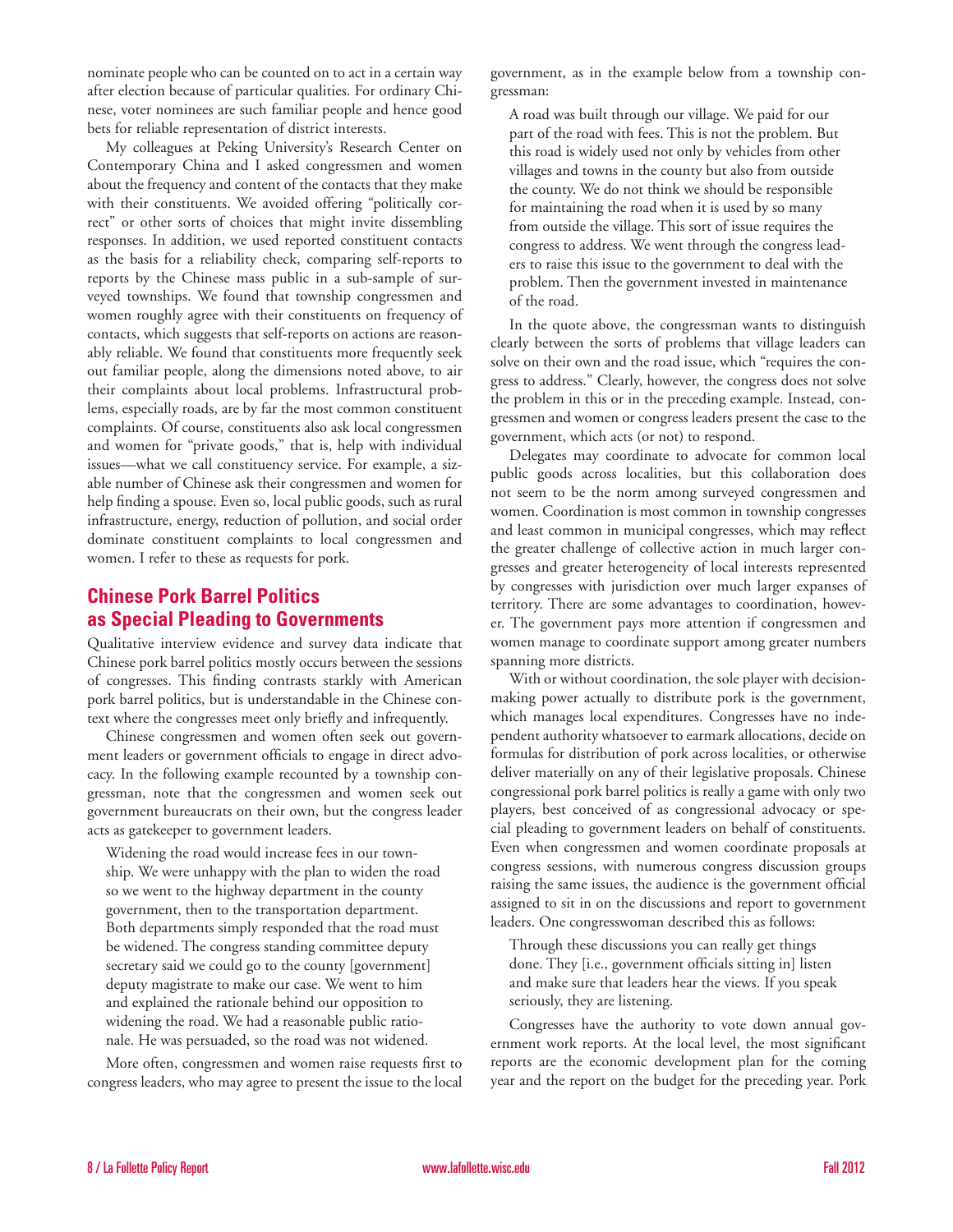typically has budgetary allocation and expenditure consequences. Major infrastructure projects cannot be hidden from congresses representing a relatively small territory, even if they do not appear as items in government reports—but budgeted and actual expenditures are not transparent in government reports. Local governments are reluctant to release budgetary details even to the congress standing committee. Additionally, as a provincial congress standing committee member complained to me: "Congress only has the authority to review the government report on budgetary items, not extra-budgetary items, but the latter are more important." Well below the provincial level, at a township congress discussion meeting I observed as member of a Carter Center delegation several years ago, a congressman aired a different complaint about the opacity of the government financial report: "So much detail—but no numbers."

This is highly lopsided pork barrel politics. Indeed, the

politics seems mostly absent. Congressmen and women have little opportunity to engage in bargaining among themselves. Nor is there a sense that local congresses and local governments are on opposite sides. Given this scenario, many congressmen and women I inter-

viewed surprised me with their sense of institutional efficacy. Often citing their formal, legal powers to question and recall government leaders, they asserted or implied: if governments ignore congresses, they have cause to fear what congresses can do; as a result, governments are attentive—they take congresses seriously. The illustration below, quoted from a township congressman, is fairly typical of this sort of sentiment:

Government has to take the opinions of congress seriously. We can recall government leaders. Also, it helps government do its job. [*Prompt from me:* Have any government leaders been recalled around here?] No—but by law we can recall them. … Before the congress meeting, if there is broad consensus [among congressmen and women] on some issue, then we raise this issue with the government to be integrated into the government work plan. If it doesn't show up in the government work plan, then it may be difficult for the government to gain approval for the plan [by congress]. So the issue does appear in the plan—and in the government work report when the year is up. We have had no problem here with the government not taking the congress seriously.

Among surveyed congressmen and women, some 87 percent think the government is attentive or very attentive to congresses.

The self-important rationale for government attentiveness to congressional requests for pork seems highly flawed, however. The system is not one of checks and balances. Even voter nominees owe their places on the ballot (and therefore their seats in congress) to party-led election committees. The party personnel management system ensures that only the party can remove someone from a position of power. This includes government leaders, formally elected by and accountable to

congresses. Moreover, party and government leaders normally form a coherent executive, unlikely to be cowed by congressional formal-legal power to oust governments. Why do local governments heed congressional requests for pork?

# **Why Chinese Governments Deliver Pork**

To get along and ahead, local Chinese politicians must attend most to promoting local economic growth and avoiding social unrest. This focus has everything to do with the point system by which communist party committees evaluate and promote officials. Social unrest counts heavily against local officials in performance evaluations: social stability is a hard veto target, which means that social unrest nullifies good performance on any other dimension. "Mass public incidents" have become an increasingly normal response to problems in China, with more than 180,000 such incidents in 2010, one reason that

funds budgeted for domestic stability exceeded the defense budget in 2011.

To advance economic growth, maintain social tranquility, and score political points, it makes good sense for local governments to take advantage of the local

knowledge provided by amateur congressmen and women, to use them as conduits of community collective preferences.

Insofar as congressmen and women are imbued with a confidence in congressional power derived from formal instruments to make governments pay attention, they surely flatter themselves. At the same time, a self-important misunderstanding of why governments respond benefits all players: when it works, congressmen and women place problems of ordinary Chinese on the local governance agenda and offer local governments an opportunity to pre-empt social unrest.

Put another way, authoritarian parochialism is the point, not the subversion, of Chinese congressional design. Different from multiparty democracies, Chinese politics does not reveal itself in public contests between different interests or policy preferences aggregated along political party or any other lines. Even within the communist party, although "intraparty democracy" is the party's new watchword, organized opinion groups remain prohibited as factions. In this politically stunted institutional setting, congressional politics has nothing to do with reconciliation of conflicting claims by organized proponents of different ideas or interests, reflected in open political competition. Ideological and policy debates are internal communist party matters, shrouded in as much secrecy as possible—definitely not the purview of congress meetings. Instead, amateur congressmen and women are supposed to maintain close links with their constituents. They are permitted to use any means at all to listen to and "reflect" upward the views and requests of their constituents and to focus on "practical problems and circumstances." In sum, investing effort in particularistic appeals through pork barrel projects is not at odds with communist party discipline. Congressional parochialism is core to the official job description.  $\blacklozenge$ 

**The sole player with decision-making power actually to distribute pork is the government, which manages local expenditures.**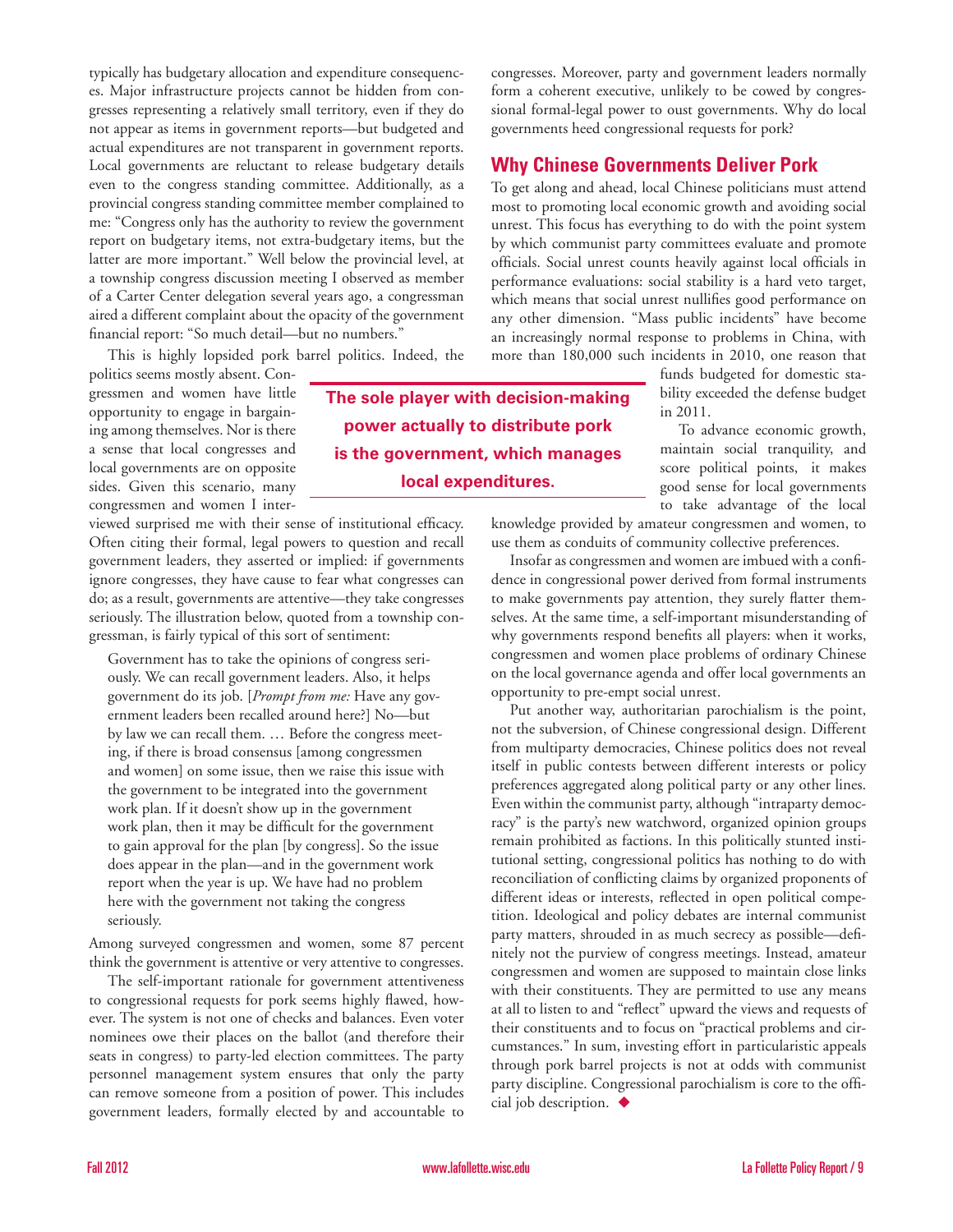# Uncertainty Marks Medicare Voucher Proposal

#### **By Barbara Wolfe**

The response to the 2010 Affordable Care Act has been varied. Some observers are enthusiastic. Others are taking a wait-and-see attitude as to whether the reform improves access and efficiency at the same time it reduces health-care costs. Others are calling for repeal or reform.

U.S. House representative and vice presidential candidate Paul Ryan of Wisconsin has argued for repeal of the Affordable Care Act. To ensure the solvency of Medicare, the federal program that guarantees health insurance to all Americans 65 and older and to some people with disabilities, Ryan and others have argued for a voucher-based design called "premium support." Seniors could choose to use vouchers to buy insurance from private companies. Although Ryan initially sought to replace all of Medicare with vouchers, he later suggested offering them as options for people younger than 55. People 55 and older would retain the current Medicare system. Proponents of premium support say this reform would protect the Medicare trust fund from insolvency.

This proposal could eventually reduce Medicare spending if the amount paid out in vouchers plus the amount paid for people on the traditional plan totaled less than the expenditures that would have otherwise occurred. Reduced expenditures would protect the Medicare trust fund and keep it solvent. The concept behind this policy proposal is managed competition, an idea promoted by health management scholar Alain Enthoven beginning in 1993 that fostered the growth of health maintenance organizations (HMOs). The core idea is to use competition to reduce the rate of increase in health care expenditures. Plan sponsors (employers, unions, or the public sector) offer consumers a choice of health insurance plans and pay or partially pay only for the lowest-cost option. Consumers would then pay the difference between the premium of the plan they select and the amount the plan sponsor contributes. This market-based approach should pressure insurers to compete by lowering their premiums while regulations require that the products offered cover at least a minimum benefit package. The concept is attractive and most economists, including myself, initially supported managed competition.

In reality, implementation of managed competition did not substantially reduce health-care costs or expand consumer choice. In areas with small populations, managed competition

was difficult. Overall we learned that consumers do not wish to be limited to a specific group of health-care providers. They especially do not like having to change providers annually to save money, so they pressured sponsors to cover providers not included in their health-care plan though at less generous rates. Insurers compete for the healthiest consumers by offering extra benefits such as gym memberships, and they locate practices in higher income areas. After a one-time reduction in premiums in most cases, the rate of increase in costs within managed competition no longer differed from that of traditional fee-for-service options. Another outcome was that the least healthy people needing the most expensive care tended to sign up for fee-for-service plans so they could choose freely among providers.

As for Medicare under managed competition, voucher dollars are not likely to be enough, after the initial offering, to allow beneficiaries to buy insurance that covers as much as the current Medicare structure. The voucher amount would be based on the second cheapest policy available to seniors. To attract seniors, insurers could compete only on price and offer identical packages to everyone. However, I suspect they instead would compete for the healthiest and most savvy seniors, just as they did with HMOs. They would make their plans more attractive to healthy consumers by adding benefits such as gym memberships that are attractive to the healthiest seniors and compete on benefits rather than solely on price. Thus the premium support approach with vouchers would not be as inexpensive as its advocates claim. Alternatively, fewer benefits could be offered: the voucher proposal does not explain which services would be covered beyond stating the program would cover a minimum set of benefits equal to the value of those in the traditional program. It does not specify how changes in medicine, technology, and pharmaceuticals would be covered. One way to reduce premiums and costs is not to cover new and expensive services.

Because managed competition allows insurers to design plans with different co-payments and premiums, predicting how much seniors in the voucher program would pay is difficult. If the value of the voucher was set low enough to protect the Medicare trust fund without raising taxes, then it likely would appeal mainly to those with the lowest expected utilization as the plans would offer fewer benefits or provide similar benefits by having seniors pay a larger share of the costs than they do now. It likely would encourage seniors with sufficient assets to buy more extensive (and far more expensive) policies

**Barbara Wolfe** is a professor of public affairs, economics, and population health sciences, and a faculty affiliate of the Institute for Research on Poverty at the University of Wisconsin–Madison.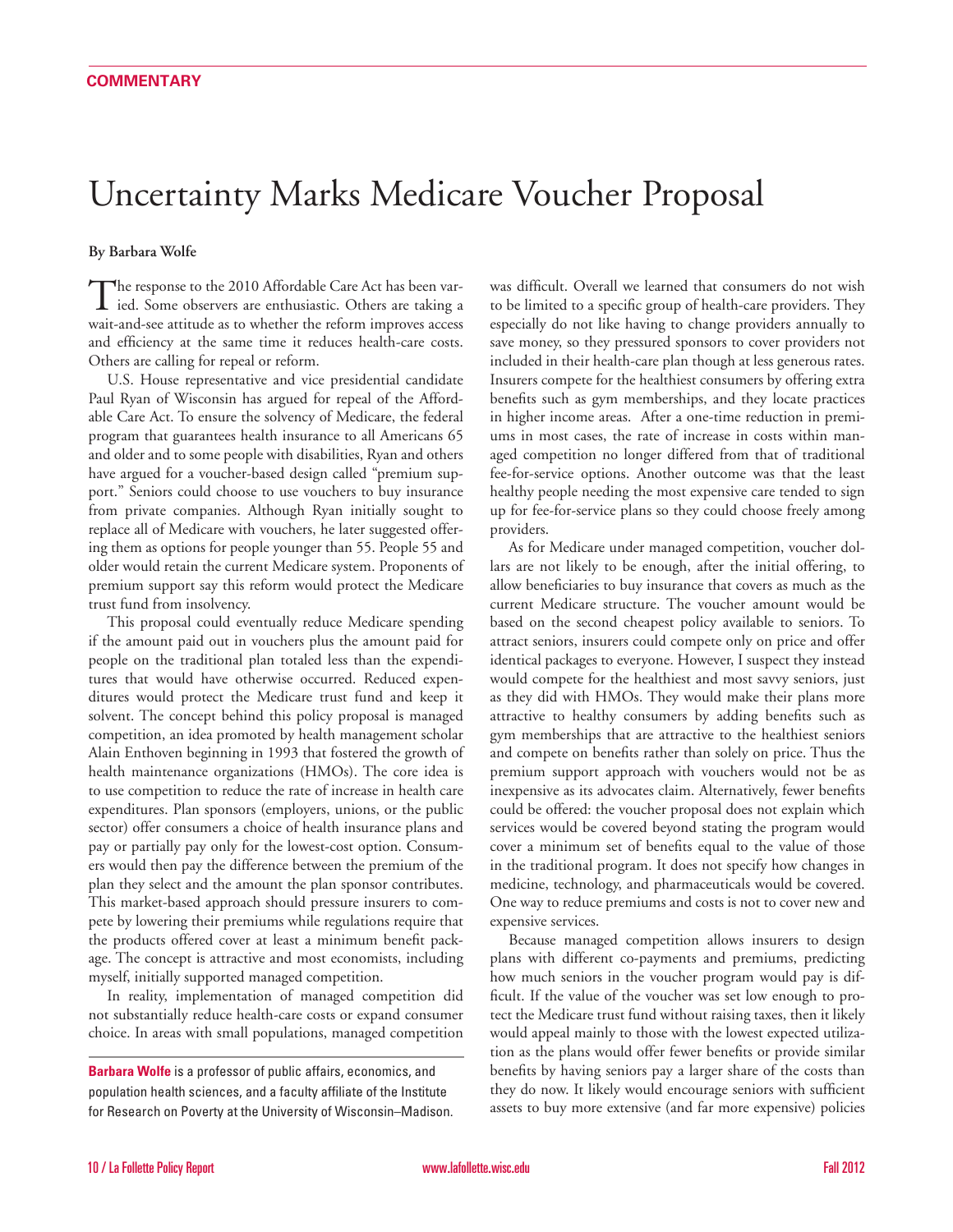or to buy supplementary policies to fill gaps in coverage.

Another outcome of moving to a voucher plan is pressure from the insurance industry, providers, and those insured to provide more funds for premium support, thus threatening the preservation of the Medicare trust fund. (Providers and those on Medicare have a similar incentive to push for more generous coverage under the Affordable Care Act and under premium support; the premium support option adds insurance companies to the mix.) These stakeholders would have a second target: modification of Ryan's original goal of keeping Medicare growth within gross domestic product growth plus one-half percentage point.

The Ryan plan says that private market competition would reduce the cost of policies offered to seniors. As evidence, supporters cite the experience with Medicare part D, the prescription drug benefit. But this experience should be discounted. Many drugs came off of their patents in the last six years, and more will come off in the next few. The shift to generic drugs reduced the cost of Medicare part D, a predictable change that insurers could count on when offering policies. The cost of pharmaceuticals regularly declines by about 90 percent when patents expire. The cost of newly patented pharmaceuticals, new technologies, physicians and other health-care professionals, and hospitals and other institutions does not follow such a path.

One outcome of repealing the Affordable Care Act is that Medicare expenditures would initially increase and thus reduce the Medicare trust fund. Expenditures would increase because the law requires insurers, hospitals, and other service providers to accept lower payments for services given to people on Medicare. The law targets services with evidence of overpayment (e.g., Medicare Advantage, through which private firms provide Medicare health insurance) and adds incentives to provide higher quality care (e.g., not paying a hospital if a patient is re-admitted within 30 days for the same diagnosis). These cuts do not affect seniors directly. Rather, they try to control healthcare costs and increase efficiency and quality of care. Repealing the law and restoring these higher payments to providers would deplete Medicare's trust fund more quickly, adding pressure for benefit cuts and other changes affecting seniors.

With vouchers, an unregulated market would offer the healthiest seniors the lowest health insurance costs; unless risk adjustment changed this through modifying incentives facing insurers. Without successfully designed risk adjustment, private insurers would seek out the healthiest seniors, perhaps influencing those customers to select the voucher program over traditional Medicare. Experience with Medicare part D offers insight into the way this market might work and suggests that many seniors are not good judges of competing insurance plans and would have difficulty in choosing the best plan for themselves. Depending on this group's characteristics and regulations on insurance companies, voucher coverage may have fewer benefits or higher costs even for these participants. For them, the outcome is unknown and risky.

People who opt for traditional Medicare also would face more risk and uncertainty. With healthy seniors choosing vouchers, seniors in Medicare would likely be those with the greatest health needs and thus the most costly to serve. If traditional Medicare only covers seniors with significant health-care needs and high expenditures, the per-capita cost of the plan would be very high. We could expect a decline in public support for offering the full range of benefits for this smaller and sicker population. If full Medicare benefits were maintained, taxpayer costs, co-pays, and premiums would go up.

Alternatively, Medicare benefits could be reduced to keep taxpayer costs down. The younger—and healthier—population likely would resist higher Medicare costs, and so benefits under the traditional program would be reduced or co-payments increased for participants. In addition, payments to providers would be under pressure, all in the name of cost reduction. Because little new public support would be forthcoming, the residual Medicare program would become an easy target for cuts.

As a result, the Medicare population would find itself in a situation similar to that of people on Medicaid, the health program for low-income people and some people with disabilities. Because Medicaid reimbursements are low, these patients have too few health-care providers, especially specialists. Seniors with resources would buy expensive supplementary policies to fill the so-called Medigap. Middle-class seniors without the means to buy extra insurance would see less care and higher expenses. Poor seniors would have to turn to Medicaid.

We must wait several years before we see how much the 2010 Affordable Care Act reduces health-care costs, especially those incurred by Medicare. The removal of co-pays for specific preventive services may have long-term savings; the financial incentives to avoid hospitalizations may reduce costs and improve quality of care; and the use of medical homes (a team approach that uses a broad set of professionals and para-professionals to provide more comprehensive and coordinated health care) may avoid costly care for patients with chronic diseases. But we do not know how successful these incentives will be at reducing costs.

With a voucher program splitting up the insurance pool, we would expect uncertainty to increase for health-care providers, seniors, and for people younger than 65. Adults may need to help pay for their parents' health care, and they may decide they have to save more money to cover their own health care, especially if they are not sure whether their voucher insurance or Medicare will cover expensive conditions. Health-care providers would need to determine where to practice, whether to provide services to those on traditional Medicare and/or on vouchers, while insurance companies would have to calculate the generosity of voucher packages and whether they could profit by selling coverage to various groups of seniors including those with pre-existing conditions, all within the regulations established.

Whether repeal of the Affordable Care Act and the institution of a voucher program would "save" Medicare cannot be determined, but the policy change would likely increase uncertainty, widen gaps in access to health care, and impose costs and strains on working adults.  $\blacklozenge$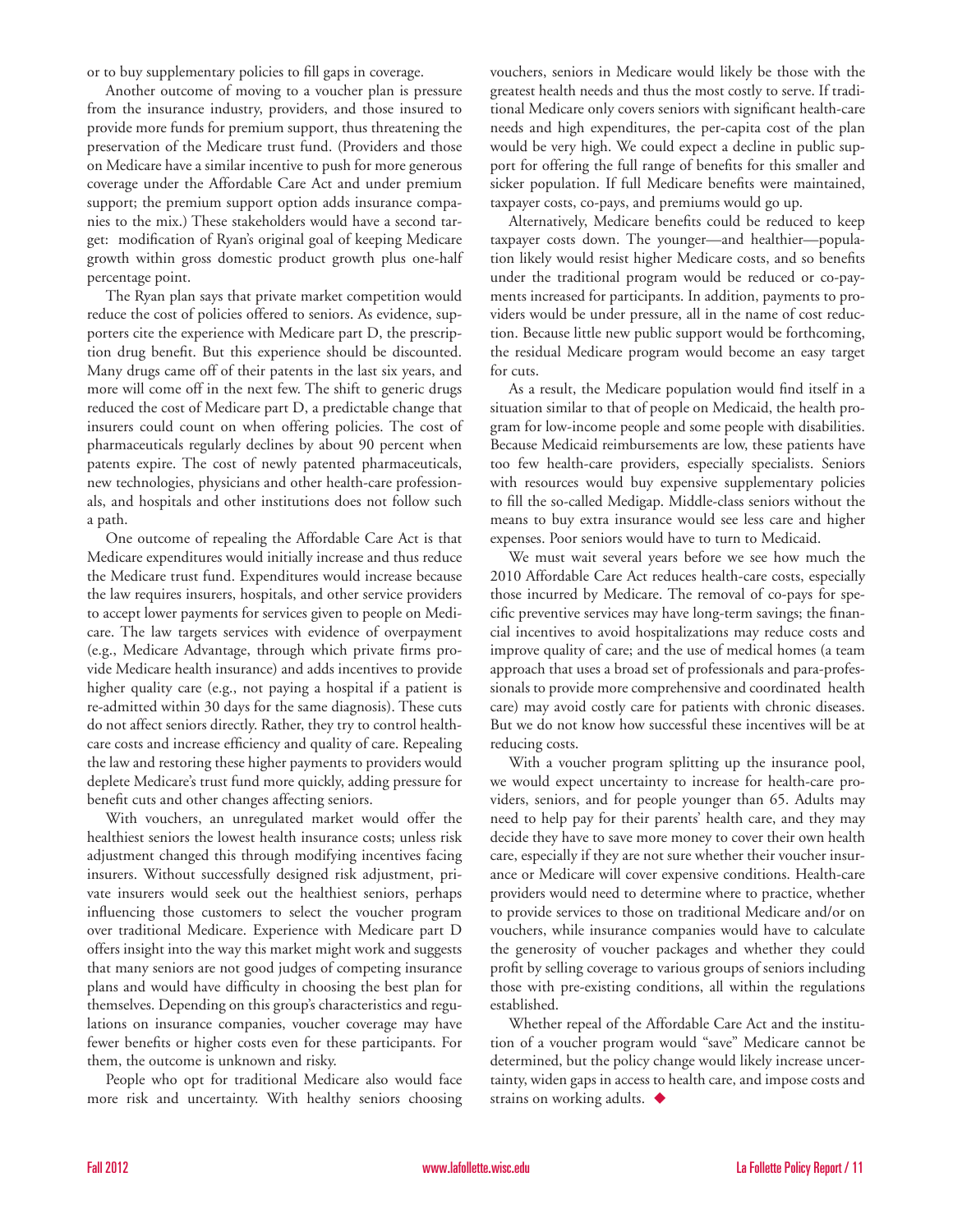# Federal Managers and Performance Reforms

#### **By Donald Moynihan and Stéphane Lavertu**

Lawmakers on both sides of the aisle say they want govern-ment programs to perform better. A central strategy to achieve that goal has been the creation of a federal performance management system. This system consists of a set of routines to measure and disseminate performance data. While one goal of this performance system is to simply provide better measures of performance, another is to foster greater use of such data to improve programmatic outcomes. The modern origin of this system was the passage of the Government Performance and Results Act (GPRA) in 1993, and the reform has culminated with the GPRA Modernization Act of 2010. The George W. Bush administration supplemented these efforts with the establishment of its own performance measurement system, the Program Assessment Rating Tool (PART).

Have these reforms had an effect on how agency personnel manage programs? In other words, do agency personnel use the performance data when making decisions in the management of their programs? In this article, we explore the evidence on whether GPRA and PART have had any impact on managerial use of performance information. The results offer insights about how the latest iteration of the federal performance management system, resulting from changes mandated by the Modernization Act, should be implemented.

# **The Federal Performance Management System**

GPRA required federal agencies to develop performance plans and reports, and it required that they update their strategic plans every three to five years. Fifty-three percent of federal managers surveyed by the Government Accountability Office (GAO) in 2000 reported that they were involved in GPRA processes by developing performance measures, assessing the quality of these measures, or analyzing whether agencies were meeting specific performance goals or broader strategic goals. A clear goal of GPRA was to foster performance information use among federal managers. The act's preamble notes that one

**Donald Moynihan** is a professor of public affairs with the La Follette School at the University of Wisconsin–Madison. **Stéphane Lavertu** is an assistant professor with the Glenn School of Public Affairs at the Ohio State University. This paper draws extensively from their 2012 article, "Does Involvement in Performance Reforms Encourage Performance Information Use? Evaluating GPRA and PART," published in *Public Administration Review* 72(4): 592-602. More detail on methods and results can be found in this article.

of its purposes was to "help Federal managers improve service delivery, by requiring that they plan for meeting program objectives and by providing them with information about program results and service quality."

The Bush administration characterized GPRA as a wellintentioned but ultimately ineffective tool for performance management. The President's Management Agenda, released in 2001, stated, "After eight years of experience [since the passage of GPRA], progress toward the use of performance information for program management has been discouraging… Performance measures are insufficiently used to monitor and reward staff, or to hold program managers accountable."

The Bush-era Office of Management and Budget (OMB) sought to remedy this problem by creating PART. Specifically, it used PART to grade federal programs on an ineffective-toeffective scale according to four criteria (program purpose and design, strategic planning, program management, and program results/accountability). PART scores were tied to the president's budget proposal, with evaluations conducted in waves between 2003 and 2008 until nearly all federal programs were assessed.

Whereas GPRA pushed agencies to consult with a wide array of stakeholders, especially Congress, the PART process was essentially a dialogue between the OMB budget examiners and agencies. Agencies shouldered the burden of proof in demonstrating their performance, but the OMB determined whether a program was effective. The OMB conducted 1,015 PART evaluations during a five-year period, but it involved fewer agency actors than GPRA. Of the managers the GAO surveyed in 2007, just more than 31 percent indicated that they were involved in PART activities, including preparing for, participating in, or responding to results of PART assessments. Even though the PART process involved fewer managers and occurred less frequently than GPRA, the OMB's direct involvement and oversight, as well as a direct connection to the budgeting process, gave agency officials strong incentives to take PART seriously.

# Did GPRA and PART Encourage Performance Information Use?

There are real differences in the nature of GPRA and PART, but the two reforms featured a similar causal logic in that policymakers expected them to foster performance information use. Both reflected a belief that formal governmentwide performance measurement routines would foster a community of performance information users. We tested this hypothesis, using data from GAO surveys of federal managers in 2000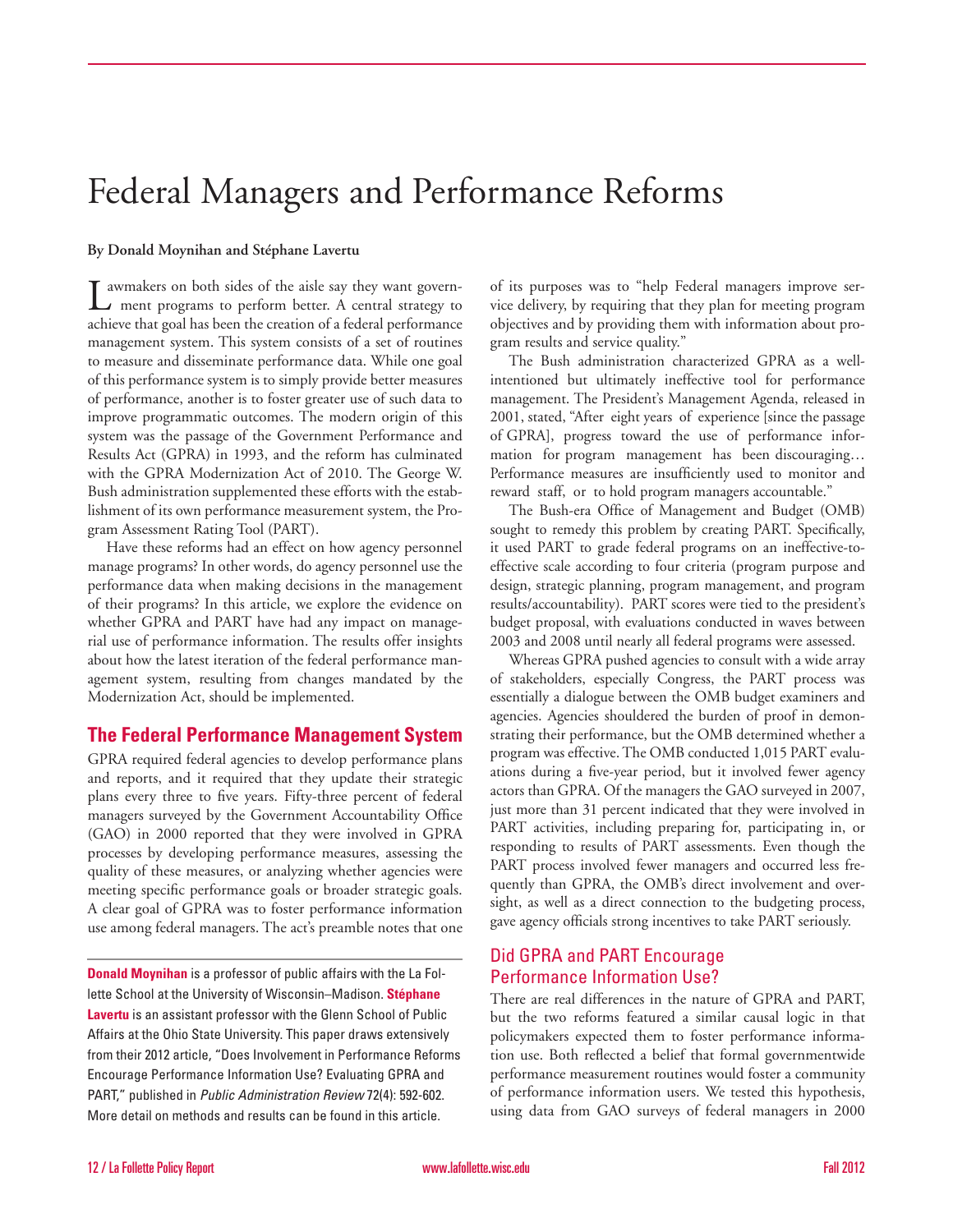and 2007. The surveys asked managers if they were involved in GPRA (in 2000) or PART (in 2007). If these reforms had an effect on program management, it is reasonable to assume that those involved would have reported higher levels of performance information use relative to those who were not involved. We estimated statistical models that examine the extent to which agency managers reported using performance information across a number of management functions (see Table 1).

Reformers assumed that GPRA and PART would lead to purposeful performance information use—that is, information use likely to result in efficiency and effectiveness gains. The GAO surveys capture purposeful use by inquiring about information used to establish program priorities, allocate resources, adopt new work processes, and set individual job expectations and reward employees. But reformers recognized that managers might also adopt a passive approach, doing the minimum required to comply with the procedural requirements of performance systems. The GAO surveys captured passive information use by inquiring about information used to refine performance goals and measures.

Our statistical model controlled for a long list of factors that might affect the use of performance information in addition to PART and GPRA involvement. These factors include the manager's agency, whether respondents were in the Senior Executive Service, and their years of supervisory experience. We also included perceptual measures respondents reported, including: the extent to which stakeholders paid attention to agency actions, the level of discretion managers enjoyed, leadership commitments to results, difficulty in measuring tasks, ease of linking measures to improvements, and how motivating managers find their jobs.

# **Results: Reforms Have Little Effect on Purposeful Information Use**

The distinction between purposeful and passive performance information use is important because the effects of reforms vary by these two forms of use (see Table 2). Involvement in GPRA predicts using data for process changes and, to a lesser extent, for choosing program priorities. PART involvement also positively predicts using performance information to inform process changes. But, by in large, GPRA and PART do not have a significant influence on purposeful performance information use once other factors are accounted for.

We can have the greatest confidence about the impact of GPRA and PART involvement in the areas of refining performance measures and program goals—that is, passive uses. We find a positive and statistically significant relationship between GPRA and PART involvement and the refinement of program goals and performance measures. In short, performance reforms appear to have promoted performance measurement rather than the use of the data for actual program, resource, or employee management decisions.

GPRA and PART encouraged passive use and largely failed to encourage purposeful use for two likely reasons. First, the institutional design of GPRA and PART were highly focused on goal and data creation. GPRA's basic goal was to create measures and goals. The Bush administration officials characterized PART as different, but it too created a process that emphasized the setting of more ambitious goals and the generation of better performance measures. Second, passive forms of use are the only ones that political principals can monitor easily. Behavior that is easily observable can be directed, and, as a result, becomes the minimum required to demonstrate cooperation with reform implementation. Congressional staffers and the OMB are at an informational disadvantage when they attempt to assess and enforce managerial information use in difficult-tomonitor contexts such as resource allocation, problem-solving, and employee management. On the other hand, congressional committees could easily examine whether performance plans included the goals they requested, and OMB officials kept track of whether agency managers incorporated their recommendations when formulating performance measures.

| <b>Defining Purposeful and Passive Use</b>                                                             | <b>Examples from GAO Survey</b>                                                                                                                                                                                                                                                                                                                   |
|--------------------------------------------------------------------------------------------------------|---------------------------------------------------------------------------------------------------------------------------------------------------------------------------------------------------------------------------------------------------------------------------------------------------------------------------------------------------|
| <b>Purposeful Use</b><br>Using data to improve the management<br>of program operations                 | ◆ Processes: Adopting new program approaches<br>or changing work processes<br>◆ Priorities: Setting program priorities<br>◆ Resources: Allocating resources<br>Expectations: Setting individual job expectations<br>for the employees the respondent manages or supervises<br>◆ Rewards: Rewarding employees the respondent manages or supervises |
| <b>Passive Use</b><br>Using data only to comply with procedural<br>requirements of performance systems | ◆ Measures: Refining program performance measures<br>◆ Goals: Setting new or revising existing performance goals                                                                                                                                                                                                                                  |
|                                                                                                        | Examples are variables from GAO surveys. Respondents were asked the extent to which they use performance information for each particular                                                                                                                                                                                                          |

## **Table 1: Type of Performance Information Use**

activity. Responses range from 0 = to no extent; 1 = to a small extent; 2 = to a moderate extent; 3 = to a great extent; 4 = to a very great extent.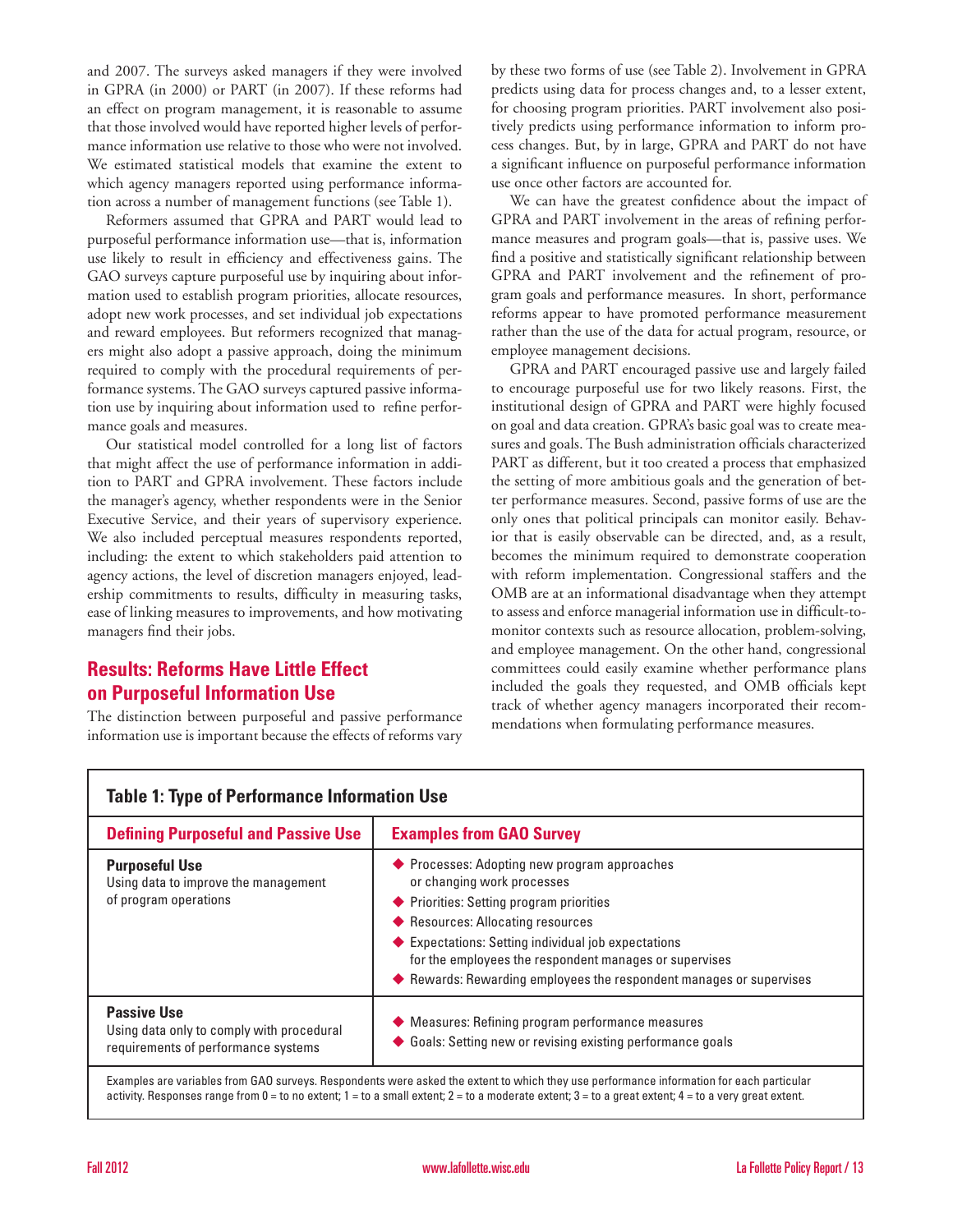# **What the Results Tell Us about Implementing the GPRA Modernization Act**

In keeping with GPRA and PART, the GPRA Modernization Act was put in place with an explicit expectation that it would increase performance information use. The Senate report on the 2010 act was explicit in stating that it was "aimed at increasing the use of performance information to improve performance and results." Lawmakers criticized PART and GPRA for having failed to encourage use, but they largely accepted the underlying causal theory of these prior reforms as they passed the Modernization Act: governmentwide performance routines can improve the behavior of federal managers. What is different in the Modernization Act is the nature of the routines. The results in our study offer some insight into how these changes might be implemented.

# Inducing Leadership Commitment

Our results show that perceived commitment by top agency leadership to results is positively associated with performance information use by managers. Leadership commitment means more than talking about performance. Employees will notice if words are not accompanied by the commitment of leadership time and organizational resources to performance management efforts. Without such commitment, agency employees will not commit either.

A characteristic of the Obama administration, even prior to passage of the Modernization Act, was to find ways to induce such commitment. As part of the budget process, all agency leaders were asked to publicly commit to achieving a handful of high-priority goals within a 24-month time frame. There were two motivations for this approach. First, senior political appointees were perceived as caring more about developing new policy initiatives rather than managing existing programs.

# **Table 2. Comparing the Impact of Involvement in PART and GPRA Routines on Perceptions of Performance Information Use**

|                                               | <b>Passive Use</b>                       |                     | <b>Purposeful Use</b>     |                      |                      |                                      |                      |
|-----------------------------------------------|------------------------------------------|---------------------|---------------------------|----------------------|----------------------|--------------------------------------|----------------------|
|                                               | <b>Performance</b><br><b>Measurement</b> |                     | <b>Program Management</b> |                      |                      | <b>Employee</b><br><b>Management</b> |                      |
|                                               | <b>Measures</b>                          | Goals               | <b>Processes</b>          | <b>Priorities</b>    | <b>Resources</b>     | <b>Expectations</b>                  | <b>Rewards</b>       |
| <b>Involved in PART</b>                       | $0.30***$<br>(0.06)                      | $0.26***$<br>(0.06) | $0.12^{\wedge}$<br>(0.06) | 0.07<br>(0.06)       | 0.01<br>(0.06)       | $-0.05$<br>(0.06)                    | $-0.07$<br>(0.06)    |
| Involved in GPRA                              | $0.25***$<br>(0.06)                      | $0.20**$<br>(0.06)  | $0.16*$<br>(0.06)         | $0.11^$<br>(0.07)    | 0.04<br>(0.07)       | $-0.08$<br>(0.07)                    | $-0.03$<br>(0.07)    |
| Leadership<br>commitment<br>to results        | $0.15***$<br>(0.03)                      | $0.18***$<br>(0.03) | $0.15***$<br>(0.03)       | $0.14***$<br>(0.03)  | $0.14***$<br>(0.03)  | $0.10***$<br>(0.03)                  | $0.11***$<br>(0.03)  |
| Supervisor<br>discusses perfor-<br>mance data | $0.08***$<br>(0.02)                      | $0.08***$<br>(0.02) | $0.11***$<br>(0.02)       | $0.08***$<br>(0.02)  | $0.08***$<br>(0.02)  | $0.14***$<br>(0.02)                  | $0.12***$<br>(0.02)  |
| Task is<br>motivational                       | $0.19***$<br>(0.02)                      | $0.16***$<br>(0.02) | $0.17***$<br>(0.02)       | $0.20***$<br>(0.02)  | $0.22***$<br>(0.02)  | $0.16***$<br>(0.02)                  | $0.19***$<br>(0.02)  |
| Easy to use<br>measures to<br>improve program | $0.12***$<br>(0.02)                      | $0.12***$<br>(0.02) | $0.15***$<br>(0.02)       | $0.13***$<br>(.02)   | $0.13***$<br>(0.02)  | $0.10***$<br>(0.02)                  | $0.11***$<br>(0.02)  |
| Difficult to<br>measure task                  | $-0.09**$<br>(0.03)                      | $-0.08**$<br>(0.03) | $-0.12***$<br>(0.03)      | $-0.14***$<br>(0.03) | $-0.14***$<br>(0.02) | $-0.16***$<br>(0.03)                 | $-0.16***$<br>(0.03) |
| N                                             | 2814                                     | 2823                | 2880                      | 2789                 | 2832                 | 2841                                 | 2837                 |
| Wald chi <sup>2</sup>                         | 657.55***                                | 667.95***           | 627.46***                 | $617.34***$          | 644.31***            | 566.02***                            | 588.37***            |
| Pseudo R <sup>2</sup>                         | 0.09                                     | 0.10                | 0.10                      | 0.09                 | 0.10                 | 0.08                                 | 0.08                 |

These are the results of ordered probit regressions estimating the extent to which respondents report using performance information for different functions. All models include indicator variables for 15 of the 16 agencies identified by both surveys. Coefficients for agency fixed effects, additional controls (survey year, Senior Executive Service status, years of experience as supervisor, perceived managerial discretion, perceived political conflict, year of survey) and cut points are not reported due to space constraints. Significance levels are based on two-tailed z-tests or chi-square tests: \*\*\*p<0.001; \*\*p<0.01; \*p<0.05; ^p<0.10 (so that ^p<0.05 for a one-tailed test).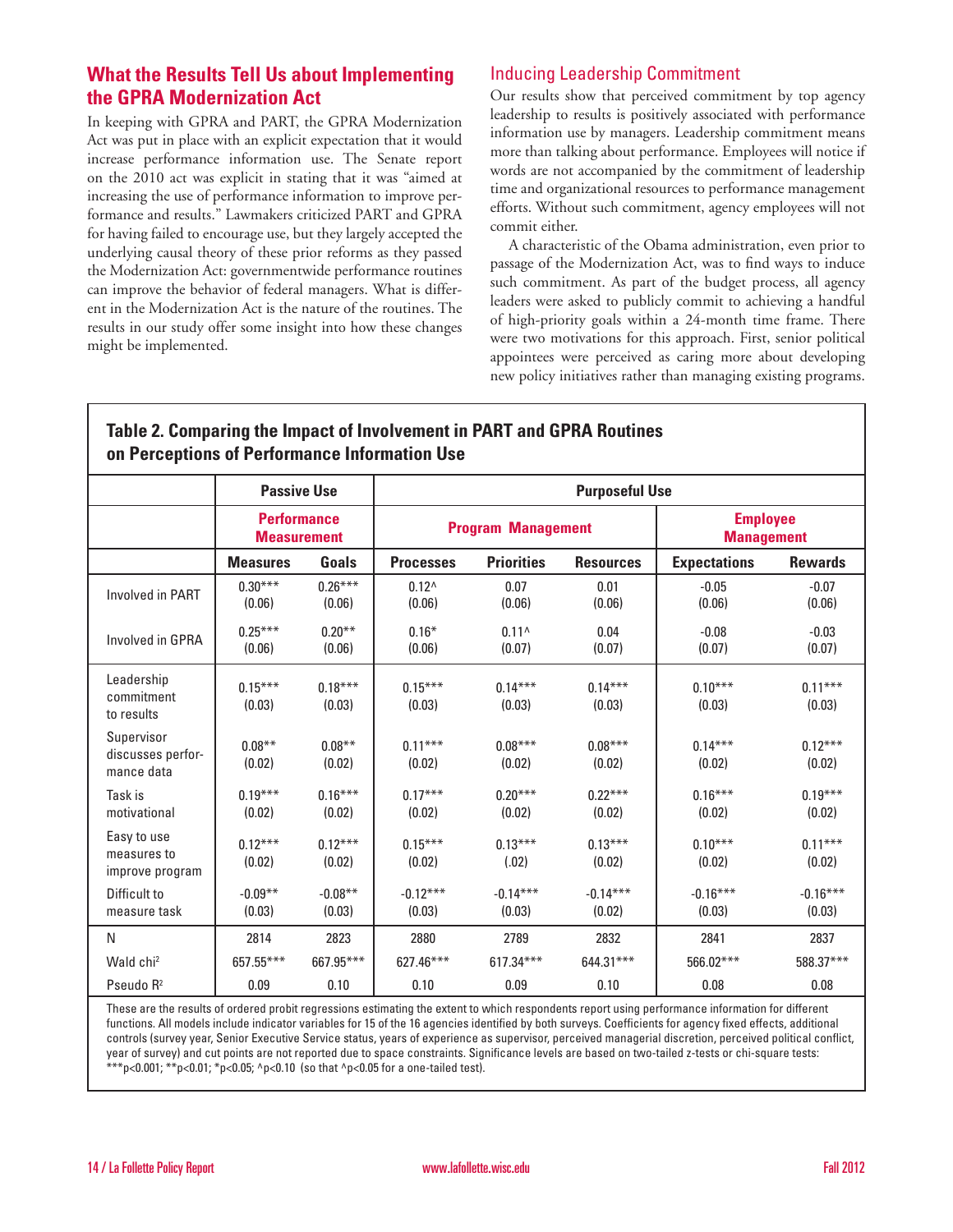Second, the sheer volume of performance data produced by GPRA and PART was overwhelming. By limiting leadership attention to a handful of visible goals, the hope was to engender commitment to achieving them, which, in turn, should trickle down to agency managers. The Modernization Act formalized this practice and others intended to sustain leadership commitment beyond the agency head. The act codified the position of chief operating officer (who in practice is usually the deputy head of the agency), giving this position responsibility for improving agency management and performance. Finally, the act required that every goal an agency specifies has to have a designated leader responsible for progress on the measure.

These practices make sense in encouraging leadership commitment to results. But the federal government also should select leaders who need little encouragement to use performance information and who have a track record in managing programs. The Presidential Personnel Office that selects appointees should place greater weight on résumés that feature the skills and experience needed to manage agency performance.

#### Running Data-Driven Reviews

The Modernization Act requires agencies to undertake datadriven quarterly reviews of agency goals. This requirement is a direct response to the criticism that Obama administration officials have made of prior iterations of performance management: such processes devoted a lot of administrative energy toward creating performance data but very little toward using those data. The data-driven reviews establish a learning routine where managers are required to consider the meaning and implications of performance data on a regular basis.

The results offer insights that can inform the implementation of these reviews. Perhaps most obviously, the results provide general support for the proposition that learning routines matter. When managers report that they engage in regular discussion of performance data with peers and supervisors, they are more likely to say that they use performance data to manage. But if quarterly reviews become highly formalized settings for allocating blame, they may evoke defensive reaction rather than facilitating learning.

The results also show that the ability to link mission to measures and make causal inferences are consistently significant predictors of performance information use. This finding reflects the fact that while all programs may be awash with data, whether the data are insightful may vary quite a bit. Do the data clearly indicate what the appropriate action is? The answer to this question may depend a good deal on the nature of the program—some tasks are harder to measure than others, and the particular impact of governmental action on an outcome may be murky. The results show that difficulty in measuring a task does discourage performance information use. But the ability to link measures to actions may also depend on the person or team running a program, since characteristics such as experience, knowledge, craft, and ingenuity may make some workgroups and individuals better able to interpret data. If agency managers use the quarterly reviews to address basic questions about cause and effect and how data can inform action, employees will do better in linking data to action. Asking and answering such questions will be aided if quarterly reviews integrate a wider range of analytic skills than performance management discussions usually include. Agencies employ talented program evaluators and policy analysts with skills that allow them to consider how to prioritize competing goals, understand why performance is or is not improving, identify reasonable criteria to evaluate a program, or specify a target population that will generate the greatest return. Too often, these analysts are left on the sidelines when performance measures are being discussed, an oversight that quarterly reviews should remedy.

The ability to motivate is also a significant predictor of performance information use. We find that managers who report that it is easy to motivate employees to be results-oriented in their work setting also report greater use of performance data. The measure does not tell us what it is about the setting that makes motivation easier, but as with other factors, this situation might be subject to organizational influence. To the extent that agency leaders present mission, vision, goals, and measures in ways that are appealing, they may increase employee motivation to use data in decision-making. The quarterly reviews will be an important venue for clarifying the link between goals and mission and for articulating why goal achievement is important. If the quarterly reviews succeed in this role, they can serve to be a motivational tool that will encourage managerial learning.

# **Conclusion**

Our analysis suggests that managerial involvement in GPRA and PART has had a direct impact on relatively few aspects of performance information use. These reforms may have had other benefits. For example, we might assume they have improved the variety and quality of program data. But the value of high-quality performance information is limited if no one is using it. In aggregate, federal managers who lived through the implementation of GPRA and PART did not report using performance data at a greater rate than their counterparts did 10 years earlier, leading the GAO to conclude in 2008: "We have found that despite having more performance measures, the extent to which managers make use of this information to improve performance has remained relatively unchanged."

The findings from our analysis support the criticisms of policymakers that these reforms did not fulfill their potential. Even so, policymakers continue to hold faith in the promise that performance management reforms will meaningfully improve public sector performance, as evidenced by the passage of the GPRA Modernization Act in 2010. Such faith may be justified if we assume that each wave of reform is an incremental step in changing norms and attitudes within government, gradually embedding a performance-oriented approach. While GPRA and PART may have focused on generating better data, the Modernization Act focuses more directly on establishing routines for performance data information use. This change is progress, but it remains to be seen whether the Modernization Act succeeds where its predecessors fell short.  $\blacklozenge$